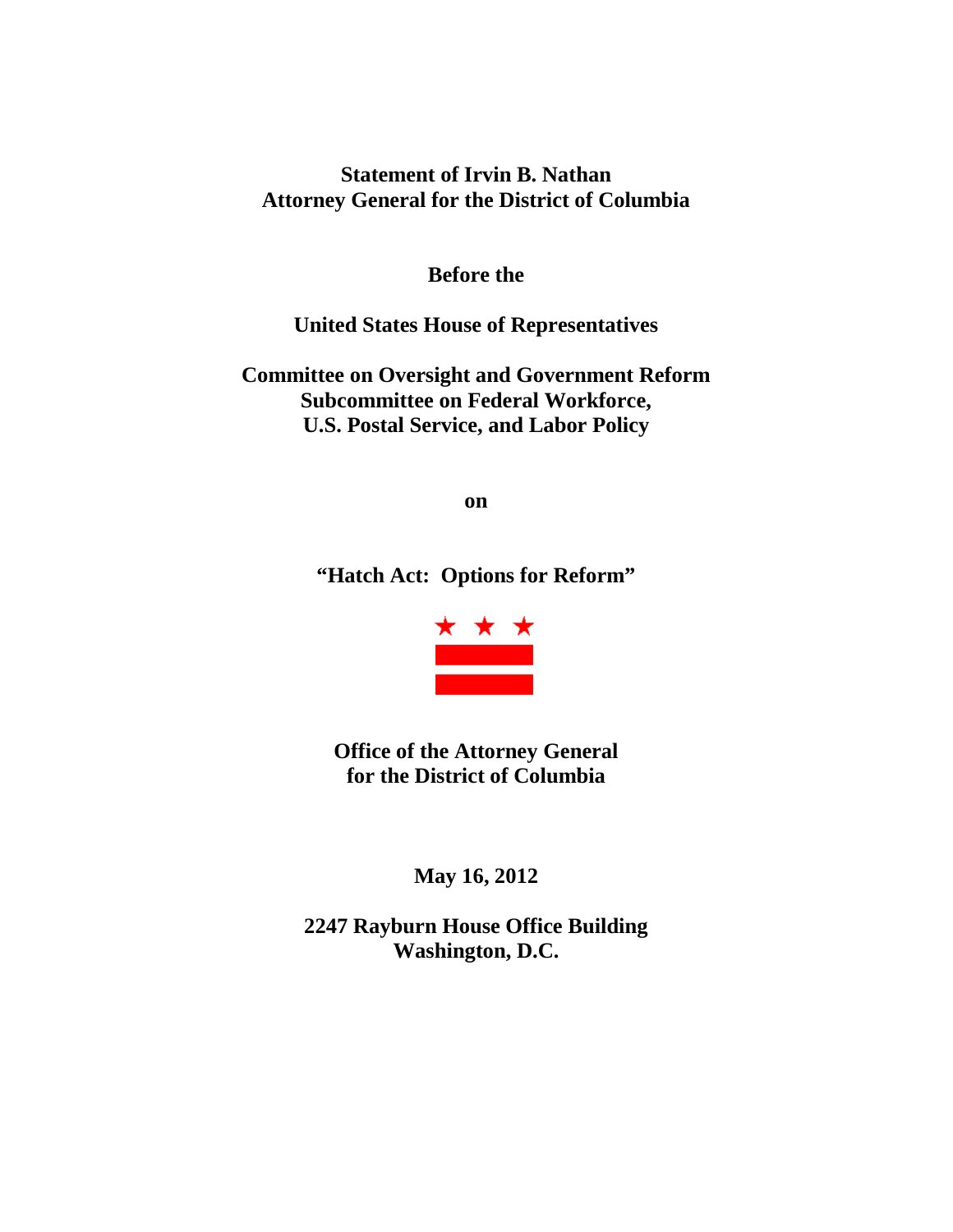Good morning Mr. Chairman and Subcommittee members. I am Irv Nathan, Attorney General for the District of Columbia. I am pleased that I was invited here to testify today on proposals to reform the Hatch Act, and to speak in favor of reforms that would treat the citizens of the District of Columbia like the citizens of states and localities all across the country, allowing them to choose their elected officials, whether in partisan or non-partisan elections, without inappropriate federal restrictions.

First, as a former General Counsel of this great House, let me say how pleased I am to be back in this institution for which I have such respect and admiration. I am confident that the People's House will recognize, as it did last Congress, that reforms are needed in a law that was passed almost three quarters of a century ago to bring it into accord with modern-day realities and the needs of our electorate.

Second, I need to make clear how different the District of Columbia of today is from the District of Columbia of 1939 when the Hatch Act was first passed. Back then, the District had no elected officials. It was governed by three Commissioners who were appointed by the President and confirmed by the Senate. In the intervening years, with the arrival of partial Home Rule, we have an elected mayor, an elected city council, an elected School Board, and elected Advisory Neighborhood Commissioners. We also have an elected representative to this

- 1 -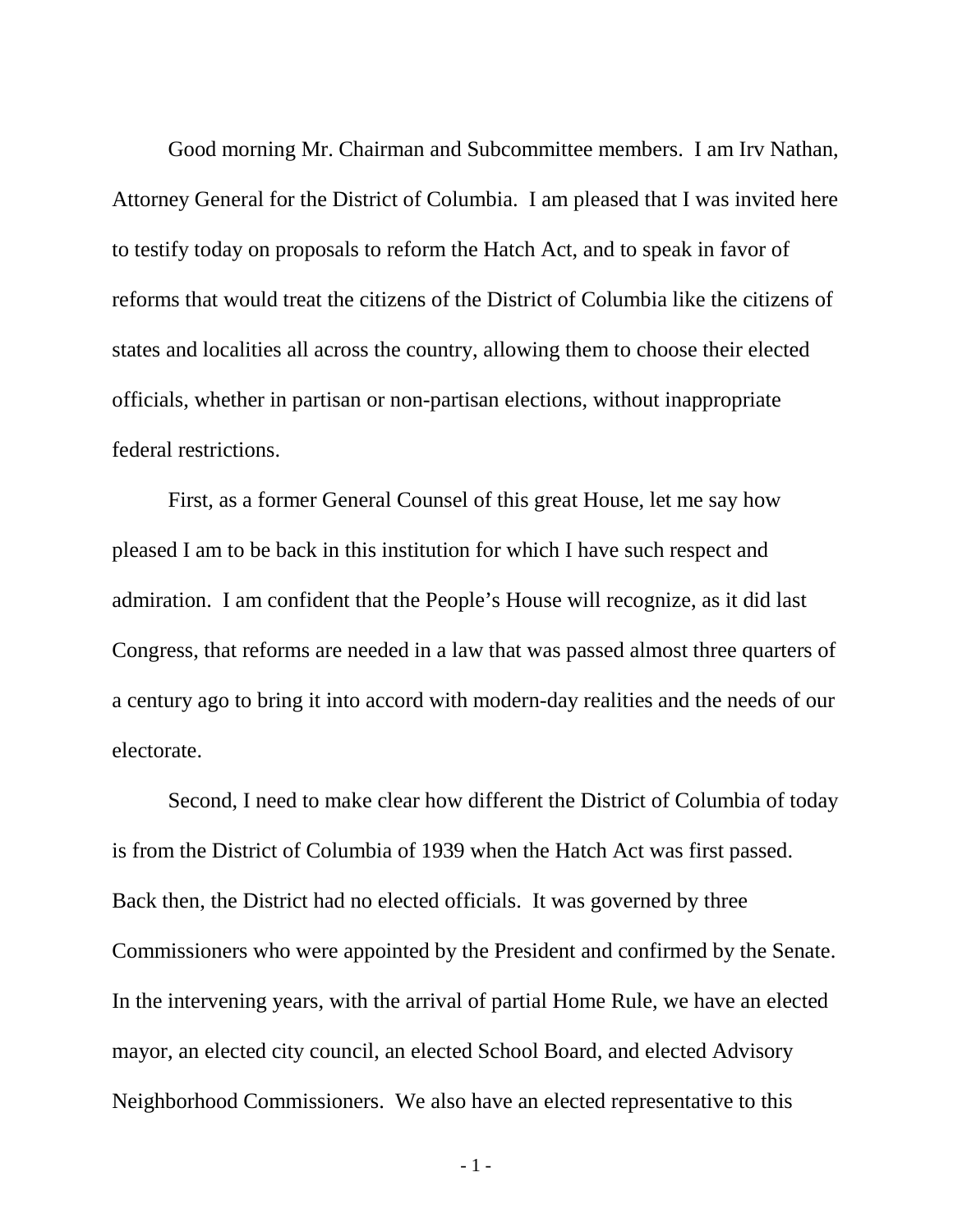body. Recently through the referendum provisions of our Home Rule charter, the citizens of the District of Columbia voted to make the office of the Attorney General an elected office. We raise more than 6 billion dollars locally, approximately 70% of our budget, from local taxes on our own citizens, transactions and property.

While we certainly support the basic purposes of the Hatch Act--to ensure that executive branch officials funded by federal dollars carry out their functions in a non-partisan fashion and do not use their offices to interfere with elections or raise campaign funds--we do not believe that employees of the District of Columbia Government should be treated like federal Executive branch employees. Rather, we believe that employees of the executive branch of the District of Columbia Government should be treated under the Hatch Act provisions that govern state and local officials whose employment is financed in part by federal funds. Similar to the federal legislative and judicial branches, the District's legislative and judicial branches should not be covered by the Hatch Act. Further, even District executive officials should not be prohibited by federal law from running for elective offices.

The principal distinction in the existing law and in the reforms proposed is that if considered as federal employees, no District official--other than the Mayor,

- 2 -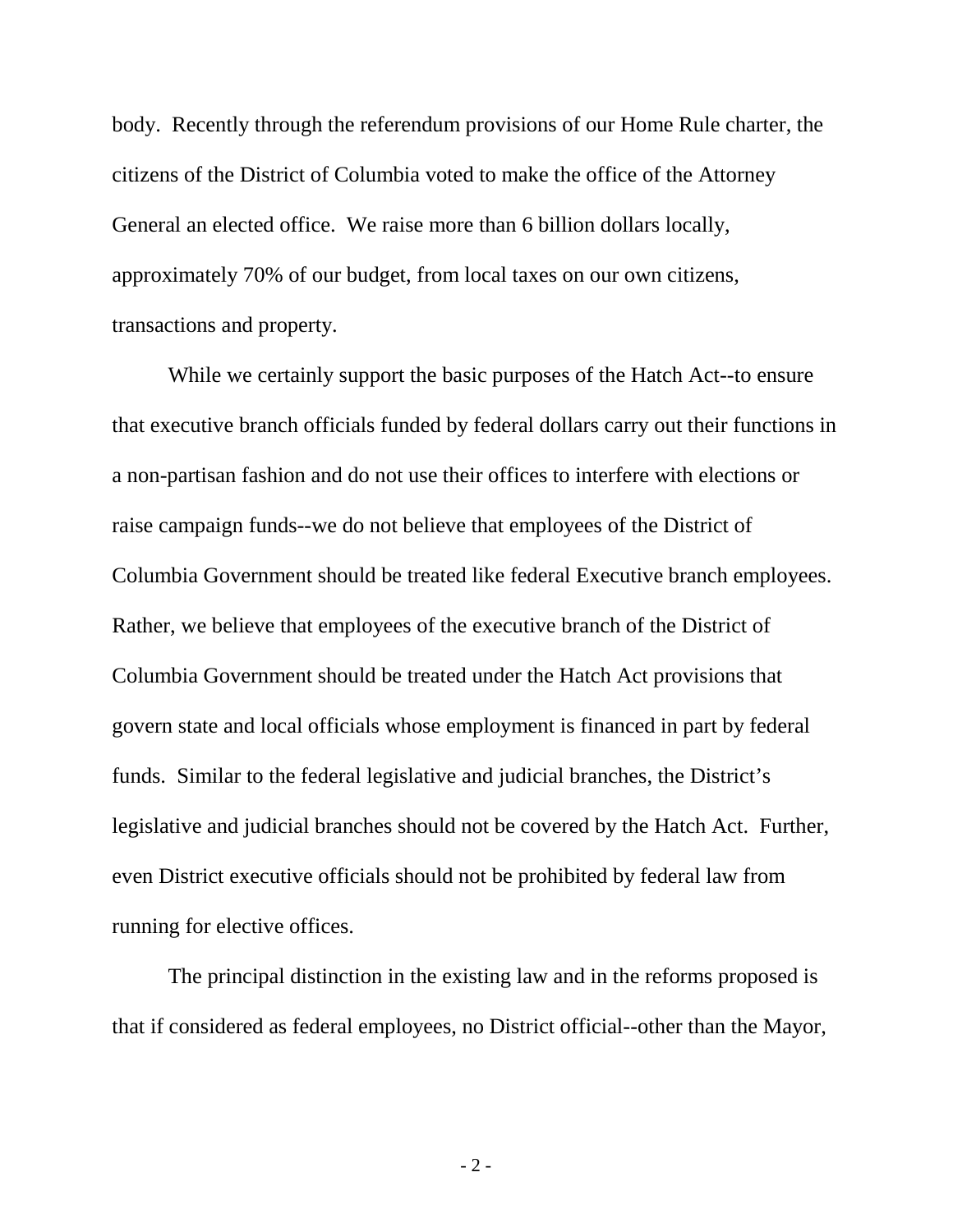City Councilmembers or the Recorder of Deeds<sup>[1](#page-3-0)</sup> $-$  can run for an elective office in a partisan election while if treated under the proposed reforms as all other state and local employees funded in part by federal funds all District employees could run for an elected office, whether in a partisan or non-partisan election.

Let me illustrate the unfairness, absurdity and damage to our citizens of the current law by reference to our Advisory Neighborhood Commissioners. These are elected, unpaid, part-time officeholders of the District of Columbia whose task is to represent their neighbors in improving the neighborhood and making recommendations to the District of Columbia Government. Under the current definitions of the Hatch Act and by including all District employees and officeholders as the equivalent of federal executive branch employees, ANC commissioners are barred by the Hatch Act from running in a partisan election. This means that a Commissioner, having been elected by his or her neighbors in a non-partisan election, may not run for Mayor or the City Council or the Congress without first resigning from the ANC office. This result is so absurd that the Office of Special Counsel, which is charged with enforcing the Hatch Act, has rendered an opinion that while ANC commissioners (even though they are not paid and only serve part-time) may not run in a partisan election, the OSC is unsure whether or how it can enforce this provision should an ANC member violate the

<span id="page-3-0"></span> $<sup>1</sup>$  In 1993, the Hatch Act was amended to permit three categories of officeholders to run for elected office in a</sup> partisan election. No coherent reason appears why the Recorder of Deeds is included.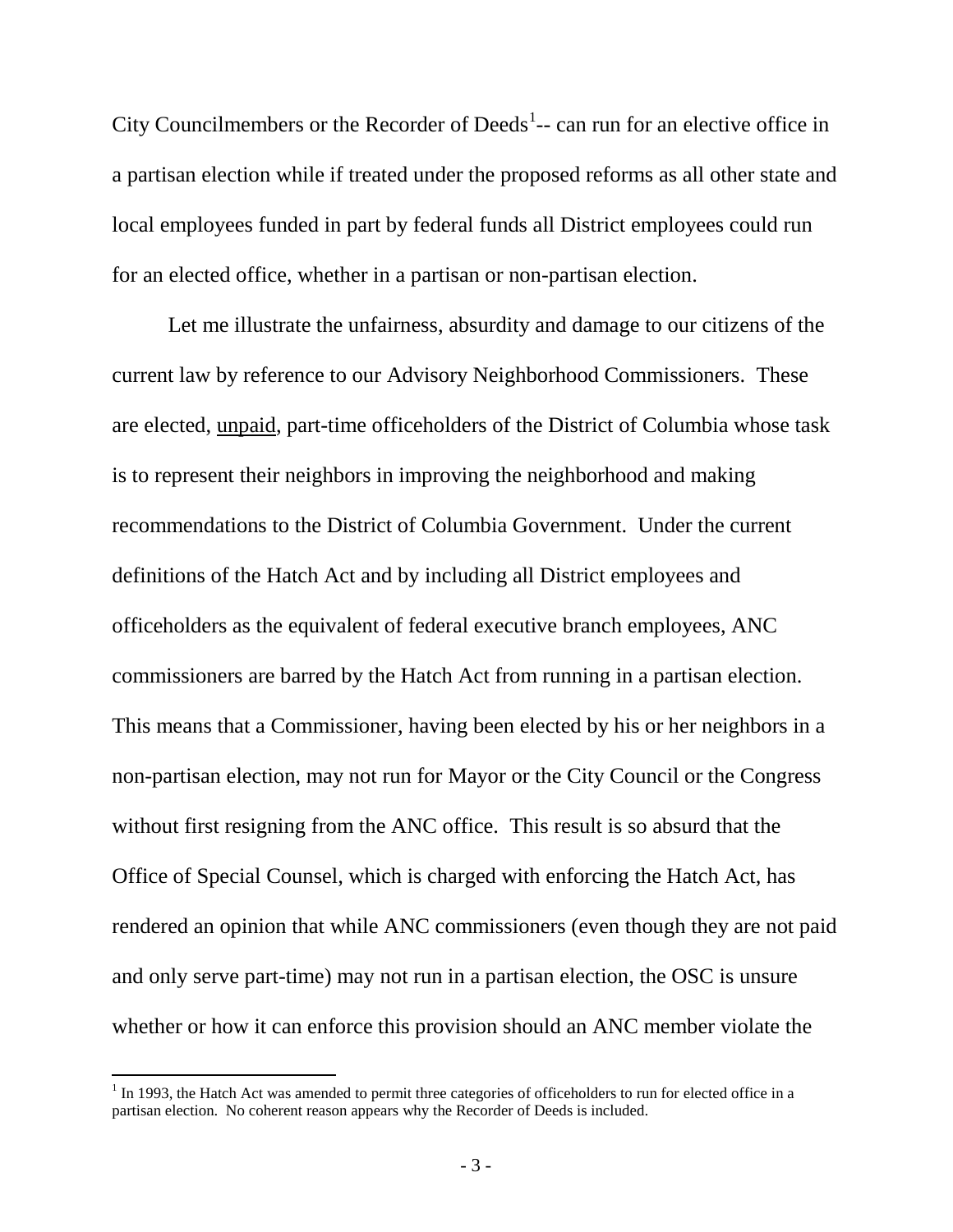law. By its action, or more accurately, its inaction, the OSC has made clear that it would prefer not to devote its limited resources to violations of this kind. This type of approach only breeds disrespect for the law, when it cannot be enforced with a straight face.

The issue has been brought home to me compellingly as a result of the recent referendum making the office of the Attorney General an elected one. In 2010, the Council of the District of Columbia passed the "Attorney General for the District of Columbia Clarification and Elected Term Amendment Act of 2010." The legislation changed the position of Attorney General from one appointed by the Mayor (as I was) to one elected in a partisan election, beginning with partisan primaries in 2014, with the elected Attorney General to take office in 2015 for a four-year term and partisan elections every four years after that . Under the current Hatch Act, which treats all DC employees as federal executive branch officials, neither I nor any District employee or officeholder (other than the Mayor, Councilmembers, or the Recorder of Deeds) could run for the elected Attorney General position. Members of our local courts, which contain many well qualified candidates, could not run for the elected Attorney General position either. In order to be a candidate in an election for the Attorney General, I and other highly qualified deputies in my office (as well as any other District Government employees) would have to resign our employment before seeking office. And, of

- 4 -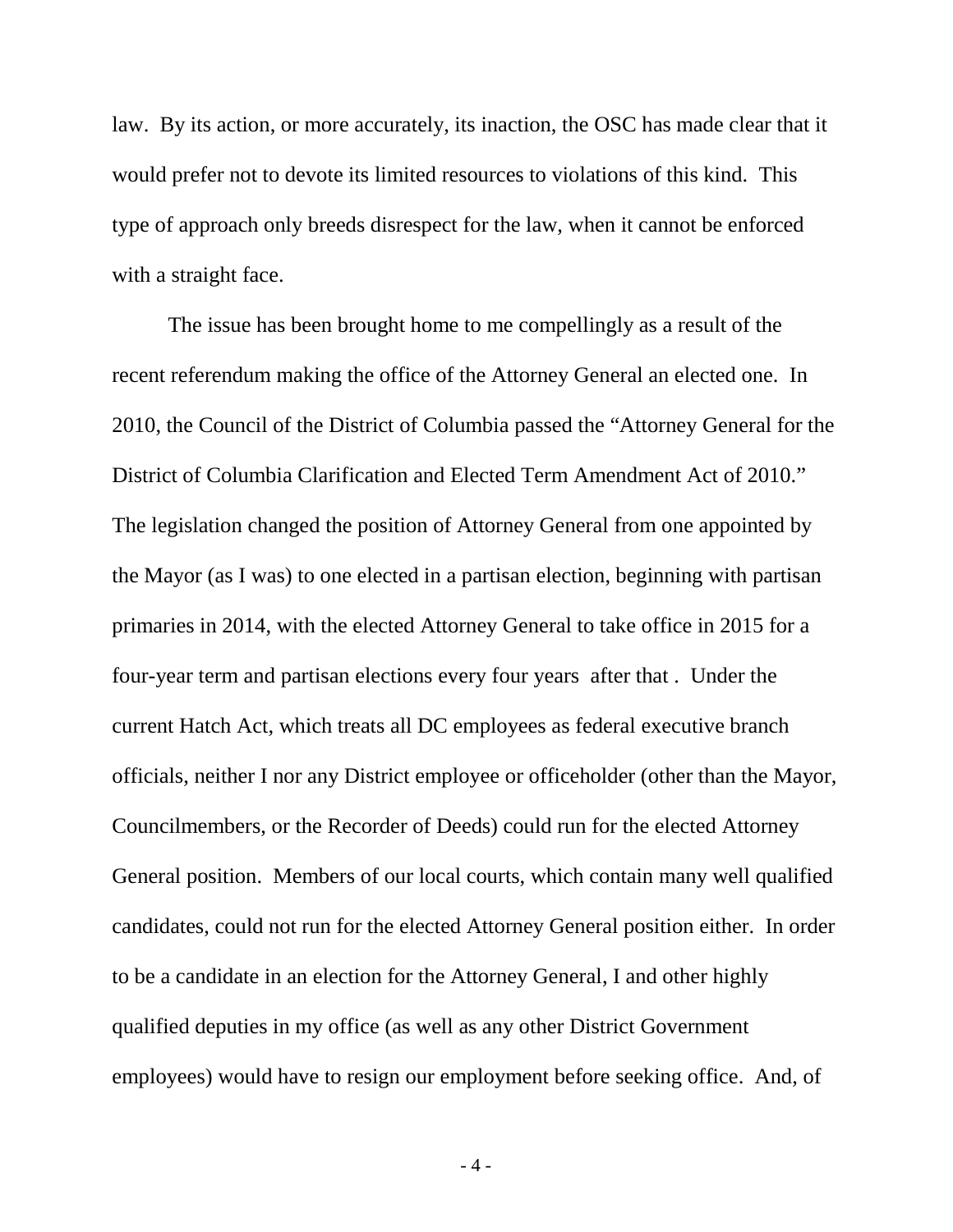course, unless the law is changed, the person elected as Attorney General in 2014 would have to resign the position in order to run for re-election.

H.R. 4152, and its companion bill in the Senate, S. 2170, would go a long way towards alleviating problems the current Hatch Act places on the District of Columbia and its employees. H.R. 4152 would amend the Hatch Act to treat the District of Columbia as a state or local agency, instead of its current designation as the equivalent of a federal executive branch agency. The legislation would also make clear that state and local employees, whose employment is financed in whole or in part by federal funds, can be a candidate for elective office, whether the election is held on a partisan or a non-partisan basis. The effect of these proposed changes would be that District Government employees would face no federal Hatch Act barriers if they choose to run for local, partisan office. It means that ANC Commissioners would be allowed to run for higher office, in the City Council or even Congress, without having to resign the positions to which they were first elected by their neighbors. (Indeed, because ANC Commissioners are unpaid, they receive no federal funds and, if the amendments pass, they will no longer be covered in any way by the Hatch Act.) It also means that an appointed Attorney General or his talented, experienced deputies could run for the office of Attorney General. And, of course, it also means that a future elected Attorney General will be able to run for re-election without having to resign from office. As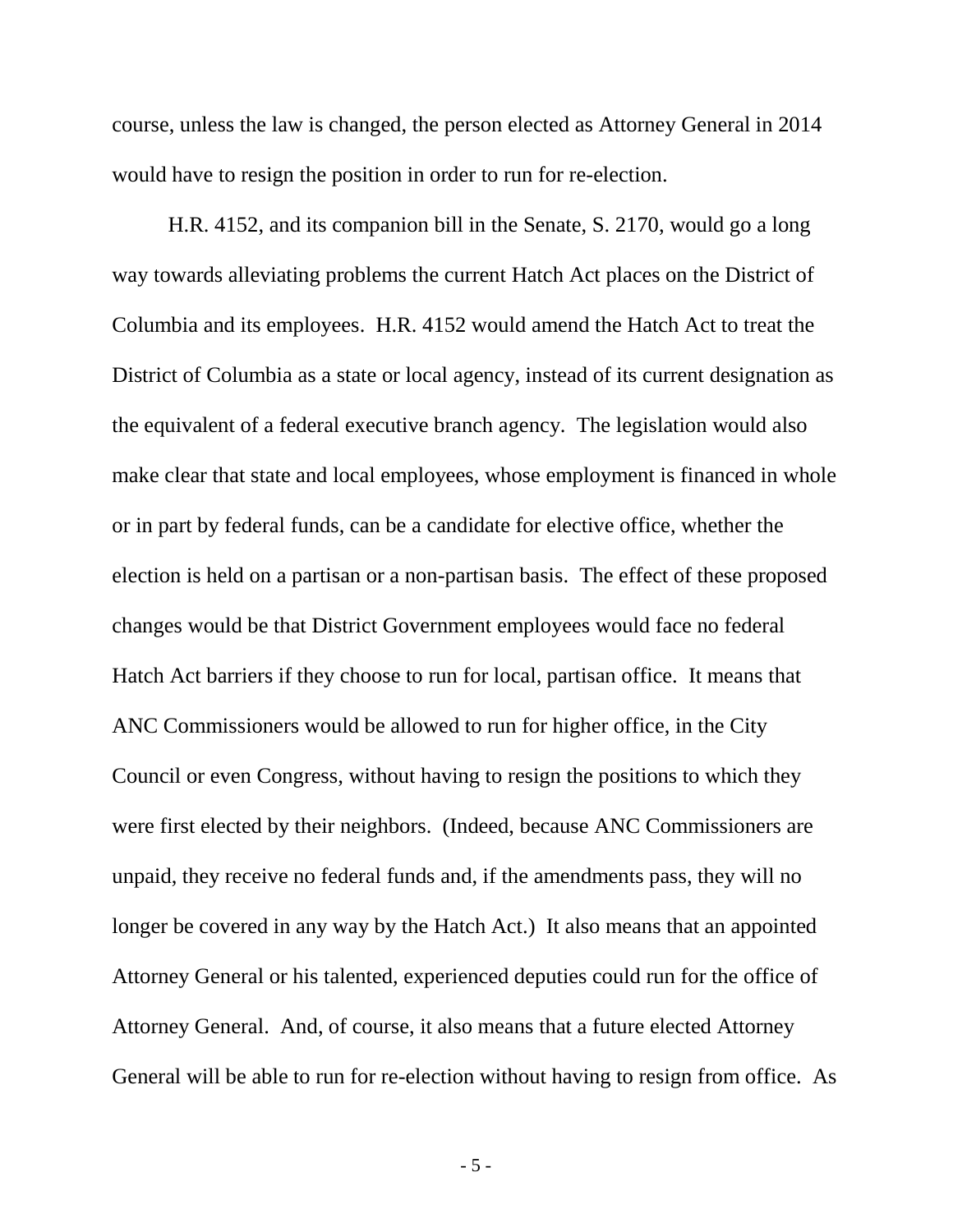I stated earlier, the legislation should be amended so that similar to Congress, the Hatch Act does not apply to the District's legislative or judicial branches.

I also agree with comments previously voiced by the head of the Office of Special Counsel, Carolyn Lerner, that Congress should amend the Hatch Act to address the realities of the modern workplace, such as telework, social media and other internet-related issues. These issues are of great importance to District Government employees, many of whom telecommute, and should be addressed so that the Hatch Act is as sensible as possible.

If the reforms embodied in these proposed bills are enacted, as modified by our modest additional suggestions, District executive branch employees will no longer be treated like federal executive branch employees, but will be covered both under the provisions of the federal Hatch Act that applies to federally funded state and local employees and by the D.C. equivalent of the Hatch Act, namely the "Prohibition on Government Employee Engagement in Political Activity Act of  $2010.^{2}$  $2010.^{2}$  These laws serve all of the basic purposes of the Hatch Act to avoid partisanship in carrying out normal government functions while permitting citizens to have an unfettered choice of their candidates in elections. As the Chairman of this Committee so eloquently stated during the debate on the District of Columbia Hatch Act Reform Act of 2009 in the last Congress, "[H]ome rule by the District

<span id="page-6-0"></span><sup>&</sup>lt;sup>2</sup> D.C. Law 18-335. This law became effective on March 31, 2011, but does not apply until "enactment by the Congress of an act excluding the District of Columbia from the coverage of 5 U.S.C. §§ 7321 through 7326 (Hatch Act)" and "upon inclusion of its fiscal effect in an approved budget and financial plan."